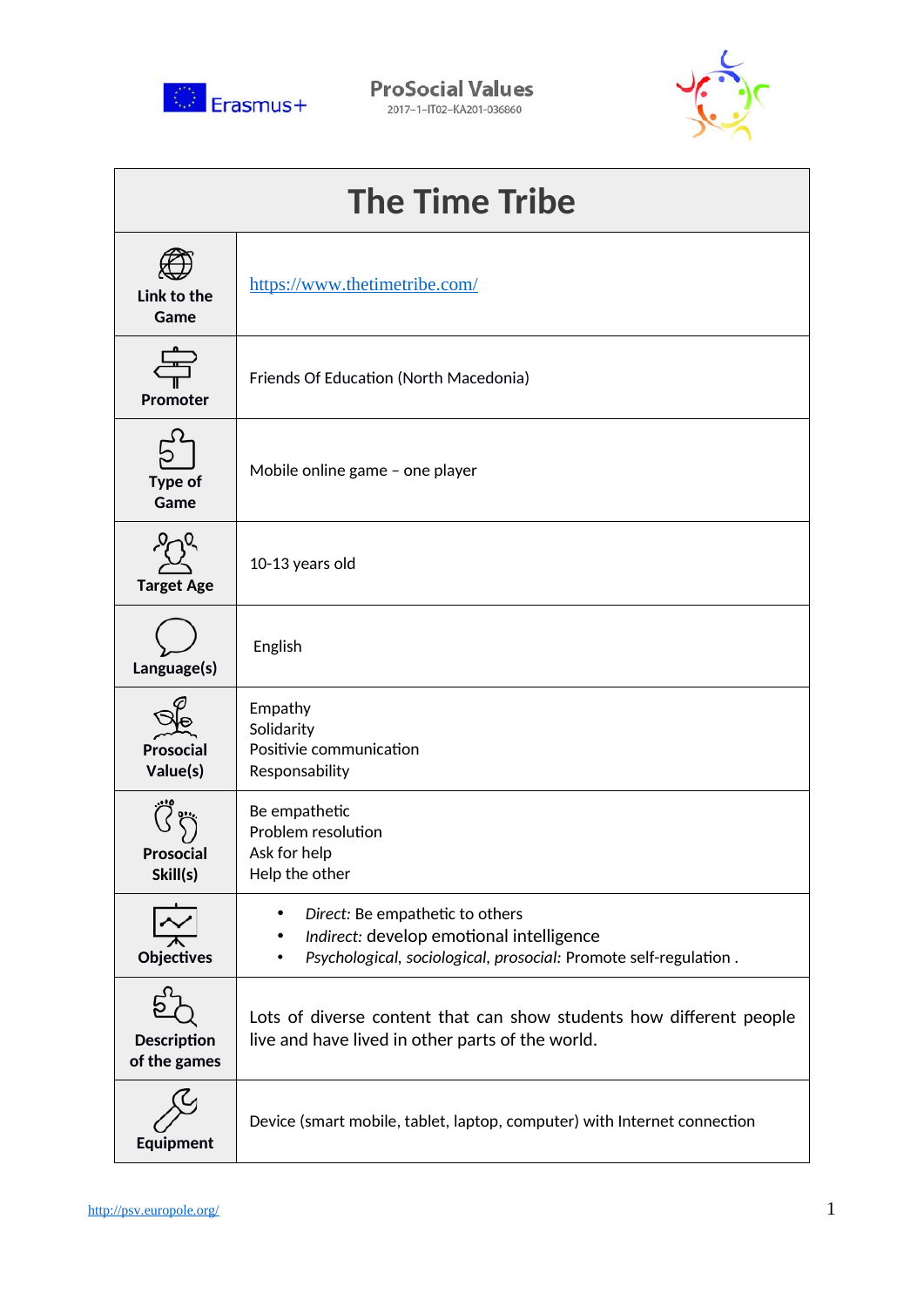

**ProSocial Values** 2017-1-IT02-KA201-036860



| <b>Needed</b>                                   |                                                                                                                                                                                                                                                                                                                                                                                                                                                                                                                                                                                                                                                                                                         |
|-------------------------------------------------|---------------------------------------------------------------------------------------------------------------------------------------------------------------------------------------------------------------------------------------------------------------------------------------------------------------------------------------------------------------------------------------------------------------------------------------------------------------------------------------------------------------------------------------------------------------------------------------------------------------------------------------------------------------------------------------------------------|
| <b>Description</b><br>of The<br><b>Activity</b> | Interested in teaching history by letting your students travel through time? If<br>so, The Time Tribe might fit the bill. It's a point-and-click adventure game in<br>which players follow the story of four young children who take on the very<br>grown-up quest of figuring out what has happened to missing members of a<br>secret group called the Time Tribe. Along the way, players will need to explore<br>various locations throughout history, solve puzzles, talk to characters, and put<br>together all the pieces of the story in order to reach the end. The game is<br>loaded with factual historical content, historic figures, and messages about<br>making a difference in the world. |
| <b>Timing</b>                                   | 25 minutes                                                                                                                                                                                                                                                                                                                                                                                                                                                                                                                                                                                                                                                                                              |
| Images or<br>Other<br><b>Documents</b>          | children, a wily bird, a deliver<br>a materious manor house.<br>gical kny-ring and an eleisen<br>ur train's through tim<br>sanct of tim                                                                                                                                                                                                                                                                                                                                                                                                                                                                                                                                                                 |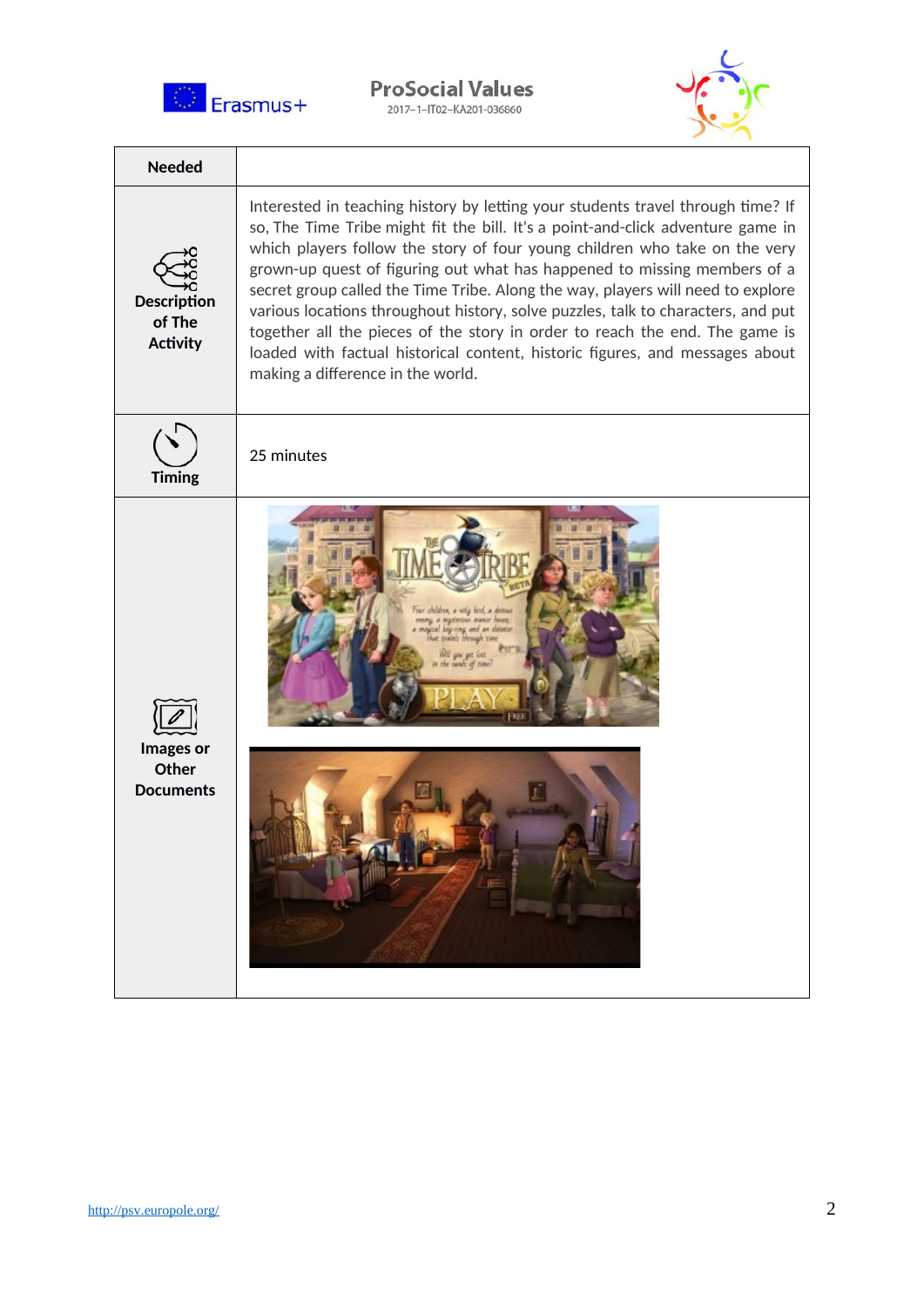

## **ProSocial Values**

2017-1-IT02-KA201-036860



|                                          | <b>Ukrain</b> List<br>His hum Beggend says<br>withing the trength for this lock, also know When I search as the case<br>What went?<br><b>Die Olive</b><br>Hindi Live Live H<br>THE BEST WAA TO<br>OOS OOLOSES OS<br>TO 南OSE GOUGSIGE<br>OF THE SESMONE OR<br><b>OTHESS</b><br>CD FG LIKLM<br>- Hag<br>$N_i$ $P$ $Q$ $R$<br>$X$ $Y$ $Z$<br>Salvai<br>Ni<br><b>Dany Danie Student</b><br>cares its name or Tounch<br>$\overline{\mathbf{z}}$ is |
|------------------------------------------|-----------------------------------------------------------------------------------------------------------------------------------------------------------------------------------------------------------------------------------------------------------------------------------------------------------------------------------------------------------------------------------------------------------------------------------------------|
| Other<br><b>Relevant</b><br><b>Links</b> |                                                                                                                                                                                                                                                                                                                                                                                                                                               |
| <b>Tips and</b><br><b>Tricks</b>         | If you play this game in group it is more dynamic.                                                                                                                                                                                                                                                                                                                                                                                            |
| Source                                   | http://blog.thetimetribe.com/about/                                                                                                                                                                                                                                                                                                                                                                                                           |